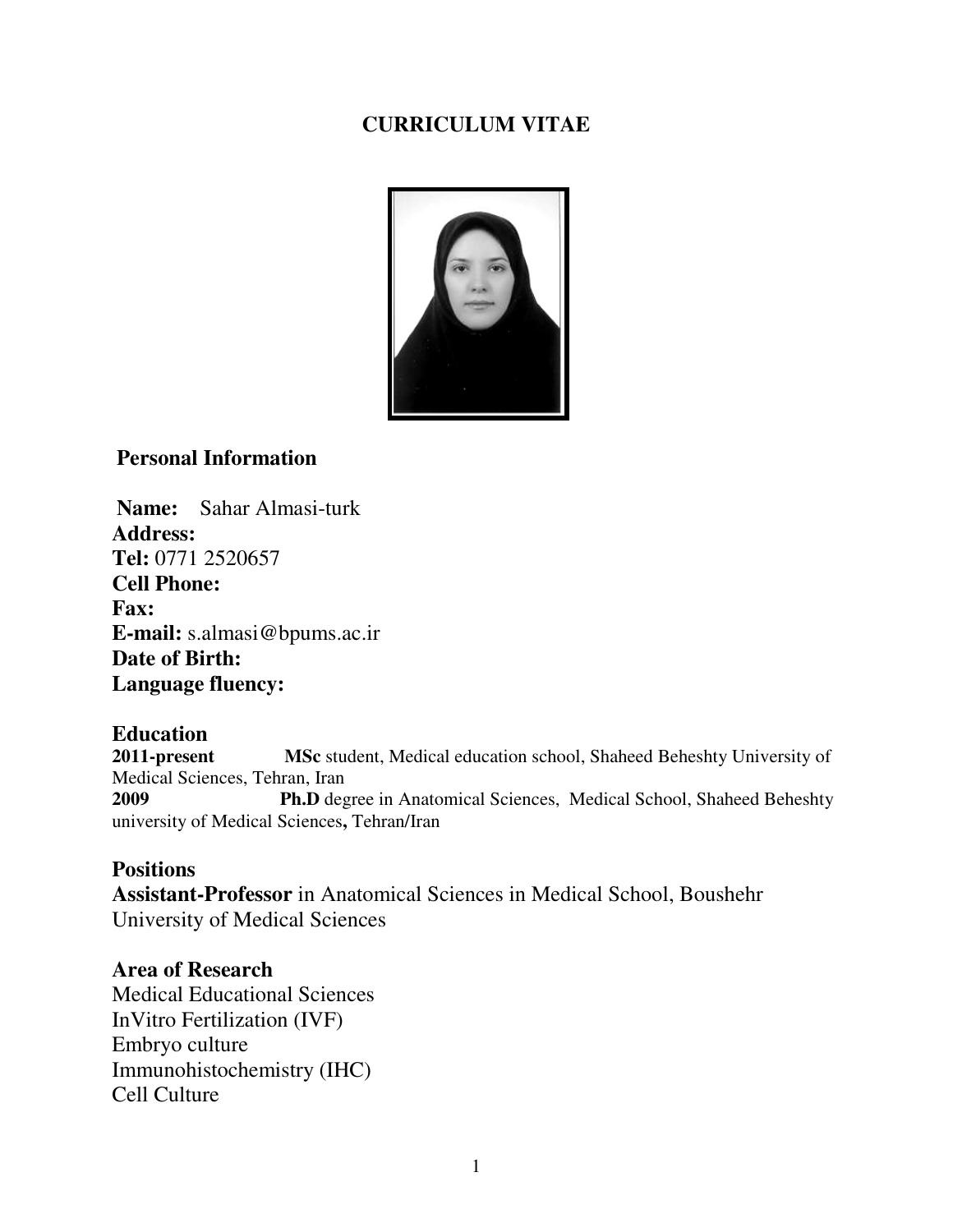## **Lectures**

Human Anatomy in Medical School, Boushehr University of Medical Sciences Human Embryology in Medical School, Boushehr University of Medical Sciences Human Histology in Medical School, Boushehr University of Medical Sciences

# **Articles**

**Sahar Almasi-turk**, Amrollah Roozbehi, Mouse Oocytes and Embryos Cryotop-vitrification Using Low Concentrated Solutions: Effects on Meiotic Spindle, Genetic Material Array and Developmental Ability**,**  Iranian Journal of Basic Medical Sciences, Vol. 16, No. 4, Apr 2013

طهمورث شهريور، احمدعلي معاضدي، عبدالرحمن راسخ، **سحر الماسي ترک،** امراله روزبهي، اثر تزريق داخل هييوكاميي پروژسترون بر حافظه و يادگيري احترازي غيرفعال در موش صحرايي نر بالغ، مجله طب جنوب، سال 1392 طهمورث شهريور، احمد علي معاضدي، عبدالرحمن راسخ، **سحر الماسي ترك،** سعيد رزمه، امراله روزبهي، اثر تزريق داخل هيپوكامپي روغن بادام بر حافظه و يادگيري احترازي غير فعال در موشهاي صحرايي نر بالغ، ارمغان دانش، دوره 18 ، شماره 1، فروردين و ارديبهشت 1392 . صفحه 60- 50 الماسي ترك سحر، روزبهي امراله، ميزان بقاءء، باروري و تكامل تخمك و جنين پس از انجماد شيشه اي با استفاده از كرايوتاپ و غلظت هاي اندك ضديخ درمحلول انجمادي، مجله ارمغان دانش ، ،1391 دوره 17 ، شماره ،4 مهر و آبان 1 الماسي ترك سحر، روزبهي امراله، پياده سازي روش تركيبي يادگيري مبتني بر مشكل، آموزش از طريق همتايان و مواجه زودرس بر بروندادهاي آموزشي درس آناتومي به دانشجويان پزشكي، ويژه نامه چهارمين جشنواره آموزشي شهيد مطهري، 1391 الماسي ترك سحر، روزبهي امراله، ارزيابي دروني پويا، ابزاري براي ارتقاء استانداردهاي آموزش پزشكي، مجله افق توسعه آموزش پزشكي سال 1390 شماره بهار الماسي ترك سحر، روزبهي امراله، پياده سازي روش تدريس تركيبي بر بروندادهاي آموزشي دروس علوم تشريحي در دانشجويان پزشكي، مجله گام هاي توسعه در آموزش پزشكي سال 1390 شماره زمستان

**Almasi-Tork S,** Roozbehi A, Hosseini A, Developmental consequences of mouse cryotop-vitrified oocyte and embryo using low concentrated cryoprotectants, Iranian journal of Reproductive medicine

الماسي ترك سحر، روزبهي امراله، بررسي ميزان بقاء، باروري و تكوين بعدي تخمك متافاز دو و جنين چهارسلولي موش سوري بعد از انجماد شيشه اي با استفاده از غلظت كم ضديخ و كرايوتاپ، فصلنامه باروري و ناباروري دوره دهم، شماره ١۴، زمستان ٨٨ **Almasi-Tork S,** Sadeghi Y, Roozbehi A, Structural and Ultrastructural study of Cadmium effects on mice embryo's eye, J. Iran. Anat. Sci. 2003,

Roozbehi A, Fararuii M, **Almasi-Tork S,** A study of comparing the effect of educational Video Films with Camputer CD's on teaching Anatomy to Medical students, Armaghan danesh journal, Yasuj, 2000, V23, P 26-31

## **Publications**

#### **Supervisor on Student Thesis**

## **Awards**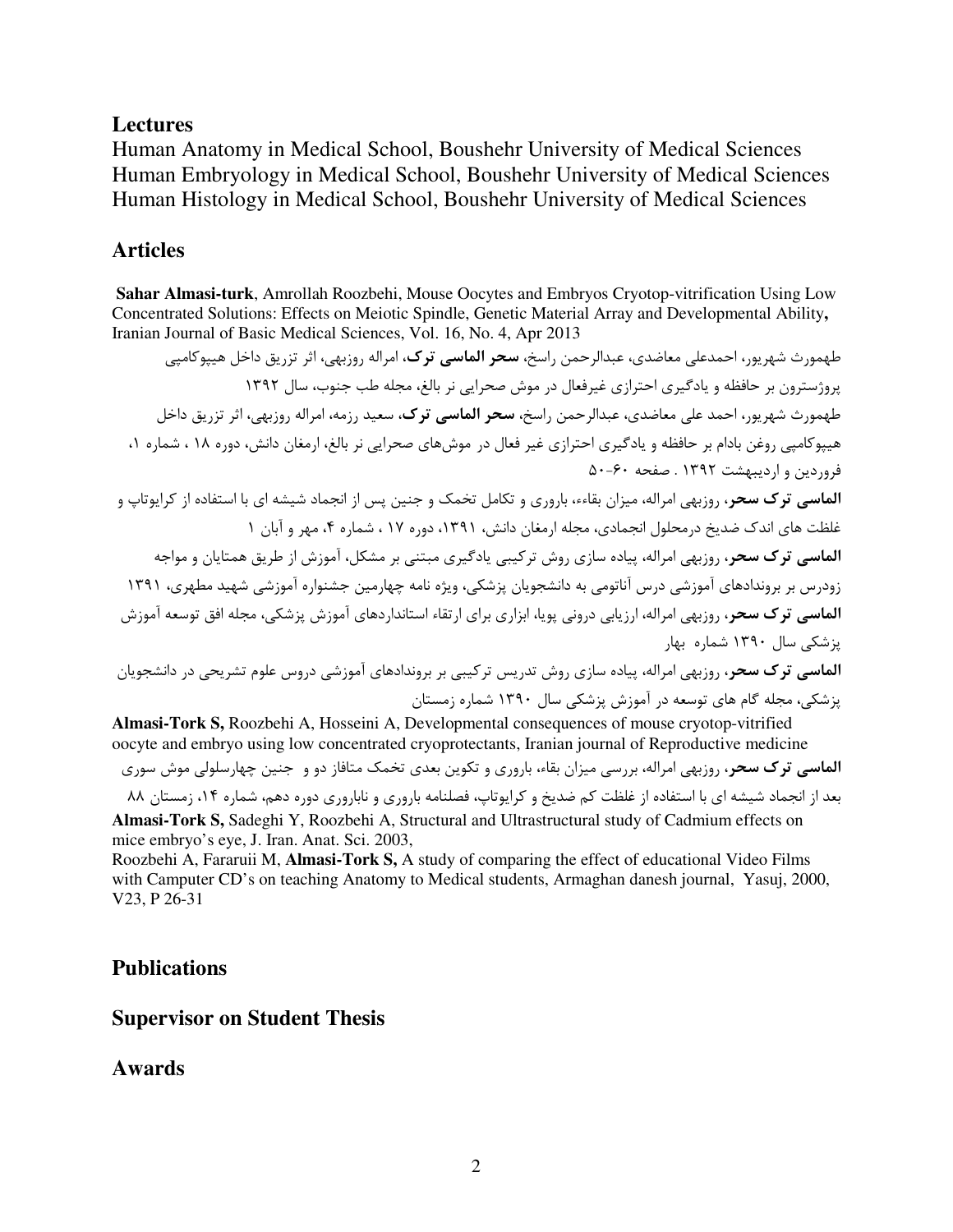# **Collaboration**

### **Workshop and Congress attended**

- شركت در كارگاه كاربرد سيستم شبيه سازي در آناتومي (تشريح مجازي) سه روزه - ارائه سخنراني در سيزدهمين همايش كشوري آموزش علوم پزشكي در ساري - ارائه سخنراني در دهمين كنگره بين المللي علوم تشريحي ايران در رشت - ارائه سخنراني در اولين كنگره سراسري روش هاي اموزشي در علوم زيست پزشكي در اصفهان - ارائه پوستر در سيزدهمين همايش كشوري آموزش علوم پزشكي در ساري - ارائه پوستر در دهمين كنگره بين المللي علوم تشريحي ايران در رشت - ارائه پوستر در اولين كنگره سراسري روش هاي اموزشي در علوم زيست پزشكي در اصفهان - مدرس كارگاه 16 ساعته در روشهاي نوين ارزشيابي دانشجو در ايلام - مدرس كارگاه 16 ساعته در پروپوزال نويسي در بوشهر - شركت در كارگاه 16 ساعته آزمون و پيشرفت تحصيلي در بوشهر - شركت در كارگاه 16 ساعته چگونه يك تدريس اثربخش داشته باشيم در بوشهر - شركت در كارگاه 16 ساعته كارآزمائي باليني در بوشهر - شركت در كارگاه 8 ساعته دانش پژوهي در آموزش در بوشهر - ارائه مقاله در اولين سمينار توسعه آموزش پزشكي در سنندج - ارائه مقاله در دوازدهمين كنگره آموزش پزشكي كشور در مشهد - ارائه مقاله در پنجمين همايش يادگيري الكترونيك در كرمان - ارائه مقاله در كنگره بيولوژي توليد مثل جانوري در استراليا - شركت در چهارمين سمينار يادگيري الكترونيك در تبريز - شركت در كنگره ارزيابي دروني در تهران - سخنراني درسمينار ساليانه حفظ باروري در زمستان 1388 - سخنراني در سمينار سراسري روشهاي نوين آموزشي در علوم تشريحي - كارگاه 8 ساعته استدلال منطقي در حيطه علوم پايه - كارگاه 8 ساعته آموزش پزشكي در هزاره سوم - كارگاه 16 ساعته آموزش روشهاي نوين در تدريس آناتومي - كارگاه 16 ساعته ارزيابي دروني - كارگاه 16 ساعته ارزشيابي پيشرفت تحصيلي - كارگاه 16 ساعته مراكز مطالعات و دفاتر توسعه آموزش دانشگاههاي علوم پزشكي كشور

- Ultrastructural study of Cadmium on mice embryo's Retina, **Sixth International Congress of Anatomical Sciences**, Shiraz, Iran, May 2004.